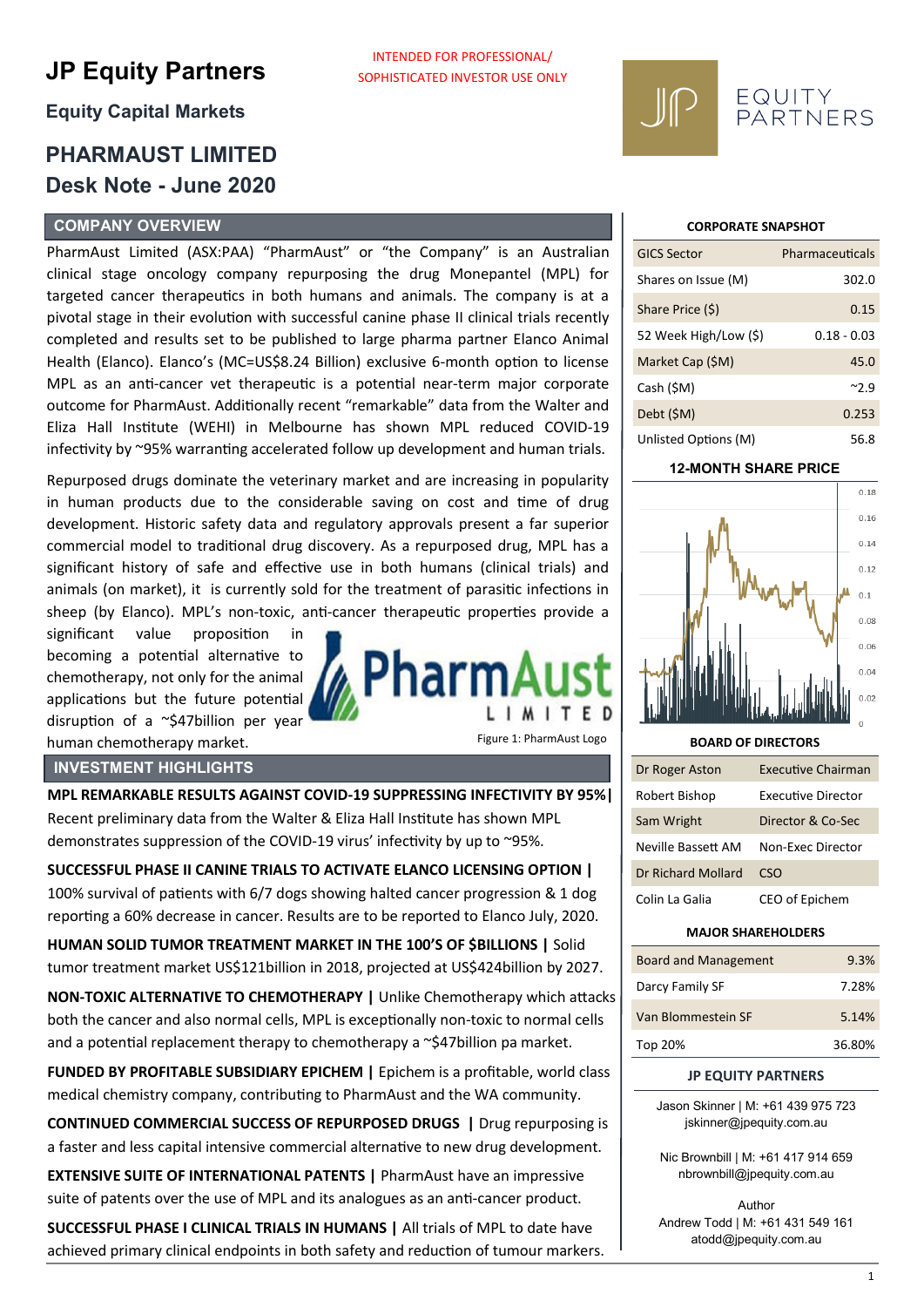# **PHARMAUST LTD — DRUG REPURPOSING SPECIALISTS**

PharmAust's key objective is to develop, synthesise and commercialise ethical, safe and effective pharmaceuticals through the company's two wholly owned subsidiaries—Epichem and Pitney Pharmaceuticals. PharmAust's core focus is evaluating MPL's potential repurposing, for the treatment of cancers and COVID-19 through it's drug development arm Pitney Pharmaceuticals. The company's other wholly owned subsidiary is Epichem, which is a profitable world class medical chemistry company with ~\$3.45million in annual revenues expected for FY 2020.



Provide services in synthetic and medicinal chemistry to the drug discovery and pharmaceutical industries across the globe. Epichem have a projected \$3.45million in revenue this FY and have historically not profit shared across subsidiaries, instead opting to expand Epichem to take on more contracts.

# **Pitney Pharmaceuticals**

Are evaluating PharmAust's lead drug candidate MPL for the treatment of various forms of cancers in both animals and humans as well as recently discovering its effectiveness against the global pandemic COVID-19. Drug repurposing benefits are considerable in both time to market and costs.

#### **COMMERCIAL SUCCESS OF REPURPOSED DRUGS**

Current regulatory stringency, time and costs involved in new drug development has resulted in existing drug repurposing becoming a far more efficient and popular alternative. From 2007-19, 30-40% of the approved drugs or biologics launched for the first time in the US were either drugs repurposed for new indications or reformulations of existing drugs.

The extensive success of repurposed drugs is highlighted in the chart below (figure 2) with multiple repurposed brands achieving billions in annual sales. Of particular note is Spravato, an S-enantiomer for the well-known anaesthetic Ketamine which the FDA approved on just a single positive placebo-controlled trial after numerous unsuccessful trials, after the FDA highlighted a need for new depression drugs.

| <b>BRAND</b>     | <b>ORIGINAL</b>           | <b>NEW INDICATION</b>                 | <b>PHARMACEUTICAL</b> | <b>MAX ANNUAL</b>                                                |
|------------------|---------------------------|---------------------------------------|-----------------------|------------------------------------------------------------------|
| <b>NAME</b>      | <b>INDICATION</b>         |                                       | <b>COMPANY</b>        | <b>SALES</b>                                                     |
| <b>SPRAVATO</b>  | Anaesthetic<br>(Ketamine) | <b>Treatment Resistant Depression</b> | Janssen/J&J           | Approved March 2019                                              |
| <b>REVLIMID</b>  | Anti-Nausea               | Multiple Myeloma                      | Celgene               | \$9.7 Billion 2018                                               |
| <b>TECFIDERA</b> | Psoriasis                 | <b>Multiple Sclerosis</b>             | Biogen/IDEC           | \$4.0 Billion 2017                                               |
| <b>VIAGRA</b>    | Angina                    | <b>Erectile Dysfunction</b>           | Pfizer                | \$2.05 Billion 2008                                              |
| GEMZAR           | Anti-Viral                | <b>Various Cancers</b>                | Eli Lilly             | \$1.72 Billion 2008                                              |
| <b>RITUXAN</b>   | <b>Various Cancers</b>    | <b>Rheumatoid Arthritis</b>           | Biogen & Roche        | \$7.1 Billion 2015                                               |
| <b>EVISTA</b>    | Osteoporosis              | <b>Invasive Breast Cancer</b>         | Eli Lilly             | \$1.07 Billion 2011                                              |
| <b>PROSCAR</b>   | Hypertension              | <b>BPH</b>                            | <b>Merck</b>          | \$741 Million 2008                                               |
| <b>THALOMID</b>  | Anti-Nausea               | Leprosy/Multiple Myeloma              | Celgene               | \$535 Million 2008                                               |
| <b>REVATIO</b>   | Angina/ED                 | PA Hypertension                       | Pfizer                | \$525 Billion 2008                                               |
| <b>PROPECIA</b>  | Hypertension              | <b>Male Pattern Baldness</b>          | Merck                 | \$429 Million 2008                                               |
| <b>ELMIRON</b>   | <b>DVT</b>                | <b>Interstitial Cystitis</b>          | Janssen/J&J           | \$400 Million 2015                                               |
|                  |                           |                                       |                       | Figure 2: Repurposed Drugs or Biologics and Peak Sales post 2007 |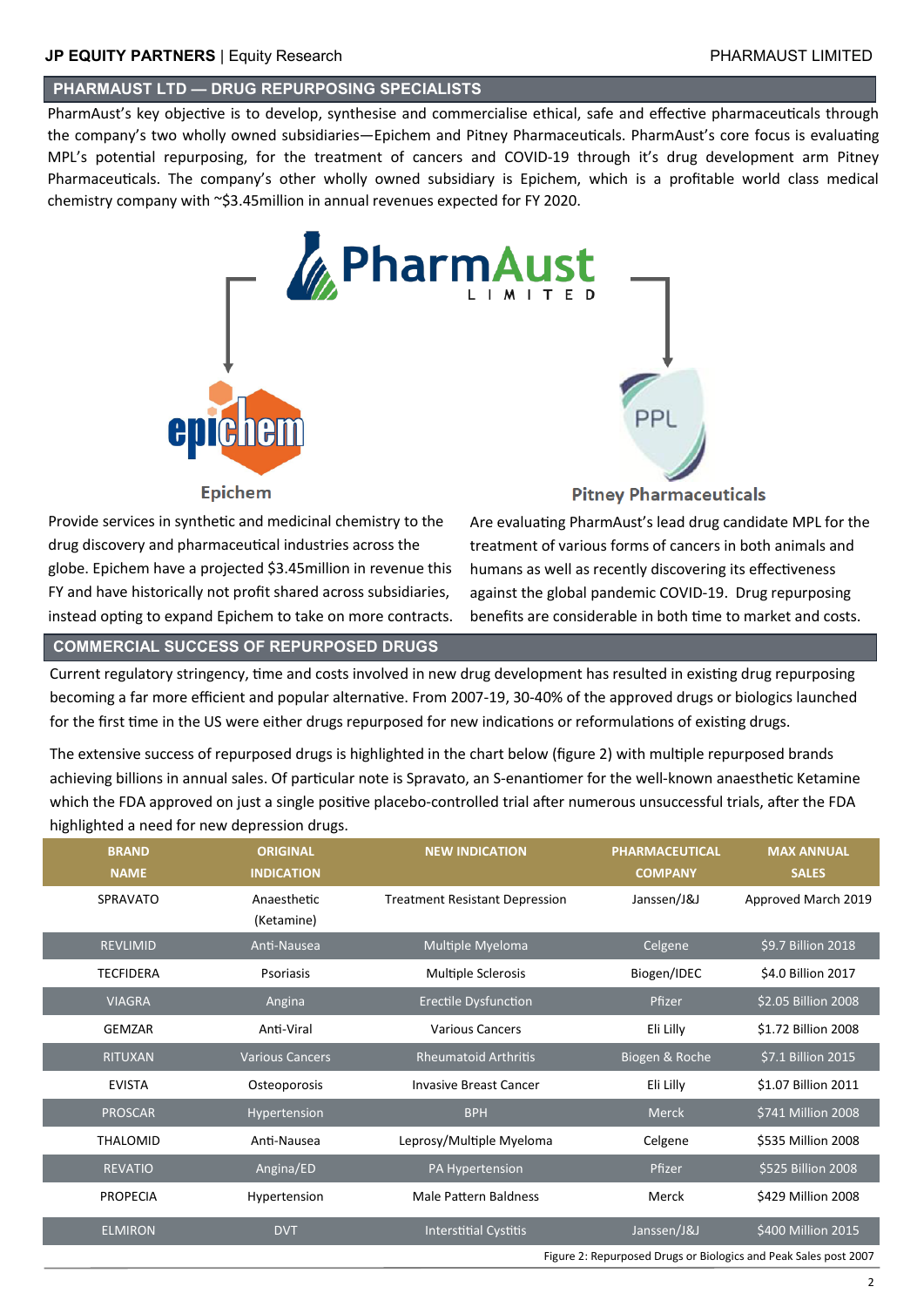# **MONEPANTEL — SOLID TUMOUR CANCER TREATMENT**

#### **Current Solid Tumor Treatments—Preserving The Immune System**

Chemotherapy kills cancer cells, however unfortunately it also targets normal cells by stopping any growth whatsoever. As such, it is considered a highly toxic treatment that harms the body's immune system which has significant side-effects. The mTOR inhibitors Afinitor and Rapamune (Rapalogues) are also considered immunosuppressants, meaning the body cannot remain on these therapies for extended periods of time without the immune system substantially suffering.

Monepantel MPL was developed by Novartis Animal Health (Now owned by Elanco), under the name Zolvix as an antiparasitic in the livestock industry. It inhibits the mTOR pathway, a known driver of cancer growth, effectively acting to suffocating cancer whilst preserving the body's healthy cells. Extensive clinical data from Elanco show MPL to be safe and extremely non-toxic, allowing the ability to increase dosage significantly to target cancer, without major side-effects.

#### **Progression Free Cancer Survival**

PharmAust initially identified MPL as a frontline therapy for cancer, then proceeded to explore it in conjunction with chemotherapy. Successful results from clinical trials and low toxicity have shown MPL therapy to be a viable stand-alone endpoint therapy, where patients can live with the stable disease in solid tumors, progression free as an alternative to Chemotherapy (~\$47billion pa industry) and its harmful side effects.



Figure 3: Monepantel —Developed by Novartis Animal Health (Elanco)

#### **Cancer In Dogs**

Dogs typically suffer from majority of the same cancers as humans with very similar gene systems. The Company's dual development strategy for MPL's use in animals and humans is quite strategic in that the company wish to translate cancer treatment from pet dogs to humans (normally done in reverse). This results in significantly lower requirements for preclinical or pilot human safety trials, in addition to the already reduced costs and time of taking a repurposed drug through the development process as opposed to developing a new drug.

**MONEPANTEL — SUPPRESSING COVID-19**

#### **"Remarkable" Preliminary Data**

The SARS-CoV-2 (COVID-19) virus was first identified in December 2019 in Wuhan, China and has since spread globally, resulting in an ongoing pandemic that to date has infected +10 million people. In April 2020 PharmAust and the Walter and Eliza Hall institute of Medical Research in Melbourne, Victoria highlighted Monepantel's mechanism of action as inhibitor against cancer growth could be highly beneficial in the treatment of COVID-19. Repeated cell culture experiments has confirmed the promising data of MPL against COVID-19, showing both MPL and monepantel sulfone (MPLS) treatment suppressed COVID-19 cell-to-cell infectivity by ~95%. Joint head of Infectious Diseases and Immune Defence division Marc Pellegrini stated that "demonstrating twice, that infectivity of COVID-19 virus particles can be suppressed by up to ~95% in cell cultures is a remarkable outcome."

WEHI, will now conduct a comparative analysis of MPL and other mTOR inhibitors, such as rapamycin and current anti-viral drugs authorised by the FDA for emergency use to treat COVID-19, such as remdesivir. PharmAust are also preparing an

Executive Summary and an Investigator's Brochure to advance Phase I trials for COVID-19 in a small number of human patients. As MPL has already been evaluated in human patients with cancer, the human safety data available will help to accelerate the drugs development.

#### **Funding And Market Potential**

Unfortunately the global pandemic is only beginning, FDA approved drug remdesivir has hence been projected to make A\$11.3 billion in annual sales for owner Gilead Sciences by 2022. On June 2, the Morrison Government announced an additional A\$66 million investment into find a vaccine and treatments for COVID-19 bringing the total of funding available to A\$96 million. A\$3 million has already been invested in WEHI programs that include the current and future experiments with MPL.



Figure 4: COVID-19 Graphic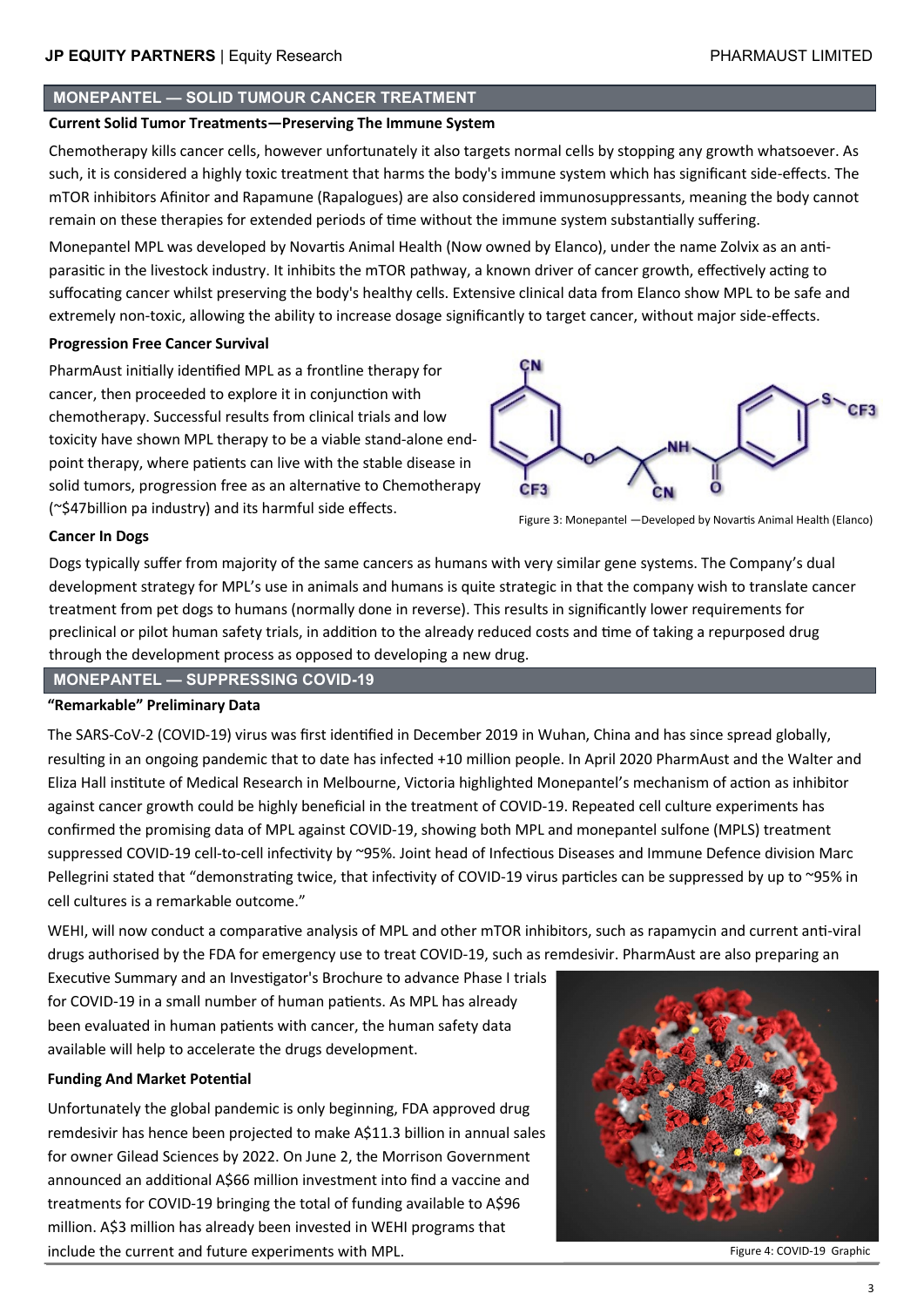# **MONEPANTEL — ADDRESSABLE CANCER MARKET**

#### **Monepantel Therapy Recurring Revenue**

MPL acts as a cancer suppressor with the potential to be taken for long periods of time at high doses to stop cancer progression. This is owing to its high safety and non-toxicity, essentially creating a therapeutic drug unlike any currently available, which can potentially be taken continuously, resulting in recurring sales to the licencee. If commercialised it is likely this drug would be priced at a premium, in line with other cancer therapies.

#### **Companion Pet Health Market**

1-in-4 dogs die of cancer, with an ageing Australian population and an increasing middle class, our companion pets are likely to be the driving veterinary expenditure increases. A 2018 report by Market Research Future predicted the companion animal segment of the animal health market is growing continuously and is expected to grow at a 9.6% CAGR during 2017–2023, reaching US\$20 billion in 2023.

Improved surgical, therapeutic, and medical capabilities for companion animals will likely lead to increased lifeexpectancy in pets accordingly. Dogs are among the most popular pets, followed by cats. In 2017 there were a total of 60.2 million pets in US households alone.

# **Pet Drug Market**

The pet drug market was estimated at ~\$10.2billion in 2018, with the willingness of owners to pay for treatment increasing to a threshold of \$5,500 per companion pet. The US market is experiencing these effects and the animal health industry has witnessed considerably high-value mergers and acquisitions between major industry players. Including PharmAust option partner Elanco's \$7.6 billion merger with Bayer.

#### **Human Oncology Market**

If PharmAust's MPL repurposing is to capture even a small market share of the existing cancer therapy market, it is in for a significant re-rating in valuation.

MPL is currently aiming to be a superior alternative to chemotherapy treatment in cancer which stand alone is a ~\$47billion per annum industry.

### **Solid Tumor Market**

The broader solid tumour applications of MPL as a cancer therapy drug could see PharmAust carve out a slice of the global treatment market, valued at US\$121.3billion in 2018. Expected to reach US\$ 424.6billion by 2027, expanding at a CAGR of 15.0% from 2019 to 2027.

# **ELANCO PARTNERSHIP — GLOBAL LICENCING OPTION**

#### **Elance Option Agreement**

In April 2018, PharmAust signed an option agreement with Elanco to develop MPL in dog cancers. Under the terms of the agreement, Elanco have supplied the Good Manufacturing Process GMP grade MPL, for use in the recent dog cancer trials. PharmAust has granted Elanco an option ("the Elanco Option") to negotiate for an exclusive, worldwide royalty bearing commercial licence to use PharmAust's intellectual property in the field of treatment of cancer in animals. PharmAust have managed the successful clinical trials of monepantel in dogs diagnosed Lymphoma B cancer.

#### **Licensing Deal**

Phase II results are set to be sent to Elanco, with an exercise of the option resulting in a negotiation period no longer than six months to agree to the terms of the license agreement, including commercial payments to PharmAust. A licensing deal typically involves an upfront cash payment, plus remuneration of costs spent on developing drug which is ~\$15- \$20m, as well as a 10-12% royalty on sales of the drug and additional milestone payments. Such a deal would mark a significant commercial outcome for PharmAust and see them fully funded for all foreseeable future activities.

# **The "Blue Sky" Human Market**

A commercial outcome for veterinary applications would allow PharmAust to refocus on development for the much larger human market.

Should Elanco not proceed to exercise the option PharmAust will be free to seek alternative commercialisation partners.

#### **Resulting Supply Scale-up**

The agreement provides a twofold benefit to PharmAust in securing a stable supply of GMP-grade MPL that provides a scale-up opportunity ahead of dog cancer trials as well as build the relationship with a potential commercial partner.

The extensive 2019 clinical trials through the option agreement terms saw 2,000 tablets delivered in February for Phase I trials and ~15,000 tablets arriving ahead of pivotal phase II clinical trial, progressing to the commercialisation of the drug. These tablets are of GMP protocol, showing high repeatability and +12 month shelf life.



Figure 5: Elanco Logo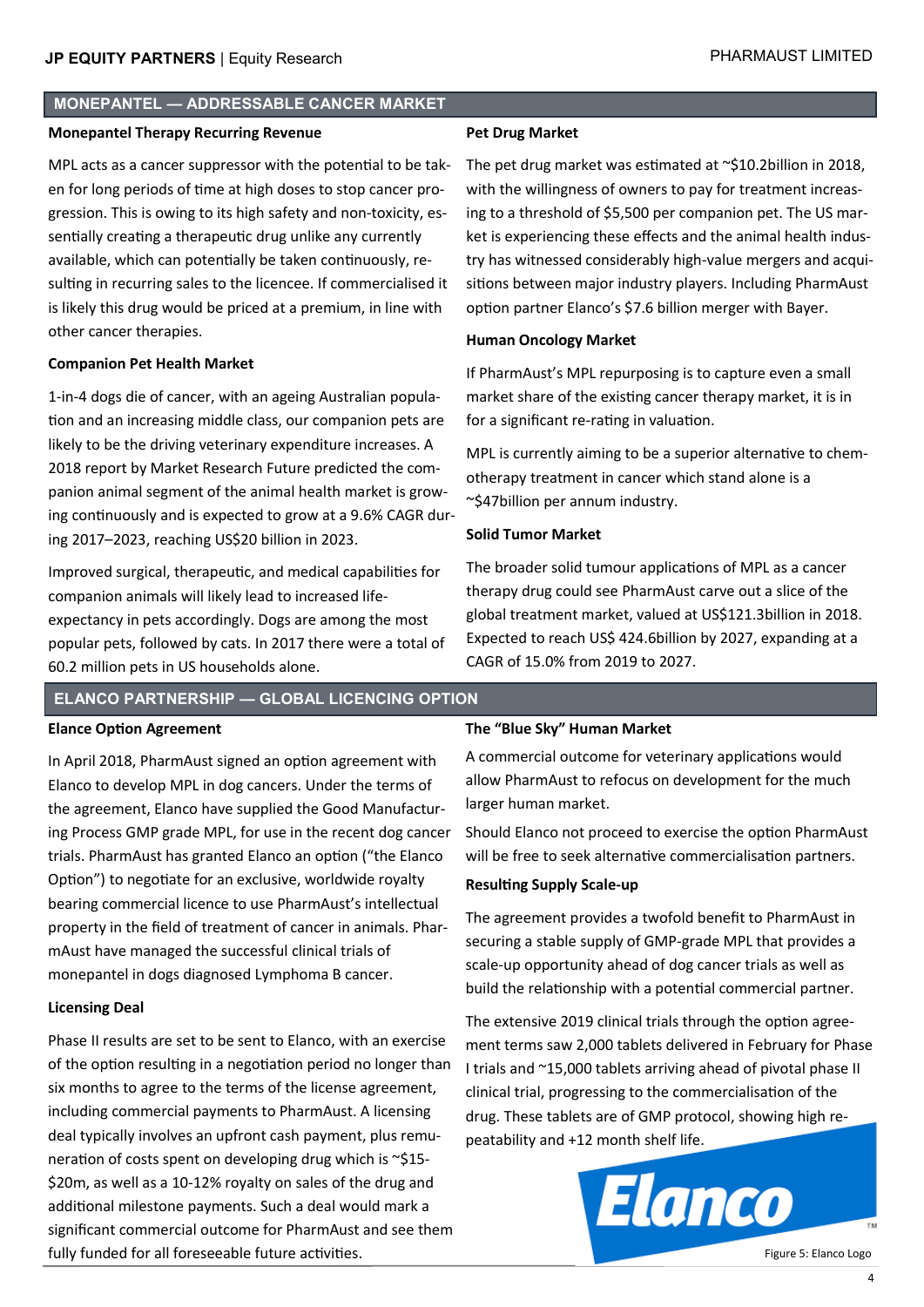### **PATENTS, PROTECTION AND CORNERING MPL THERAPY MARKET**

#### **Extensive Suite of MPL/mTOR Patents**

PharmAust has maintained an active program of patenting MPL for cancer, as well as for other diseases and disorders reliant on mTOR pathway and also for MPL analogues for which the potency may be greater or more selective. Protection of the companies intellectual property IP is vital, with MPL coming off patent in 2024. A broad range of patent protection surrounding MPL, provides a growth opportunity for PharmAust into future non-cancer indications.

Based upon recent exciting findings of MPL's suppression of COVID-19 infectivity, PharmAust have moved to broaden its Intellectual Property in the area of anti-viral activity through filing a patent application specifically covering MPL in the treatment of COVID-19.

# **DUAL CLINICAL TRIAL DEVELOPMENT**

PharmAust has a dual clinical development strategy for veterinary and human cancers as developing new cancer treatments from pet dogs to humans offers 3 strategic benefits. It is highly predictive, lowers risk of failure, and provides highquality preclinical data. Many studies validate the use of dog models in studying cancer biology. Studies have shown that cancers in dogs show the same interplay of genetics, age, and environmental exposures as in humans, and that these similarities. Additionally brain cancer cells in mice that were resistant to temozolamide were reduced by MPL in preclinical trials, indicating its potential to be used in patients resistant to chemotherapy.

#### **Early Phase Clinical Trials**

Early phase trials indicated MPL's superiority in toxicity compared with most competitors mTOR inhibitor treatments including Pfizer and Novartis already marketed drugs.

#### **Successful Phase II Canine Clinical Trial**

The recently completed Monepantel phase II canine tablet trial delivered successful anti-cancer outcomes with 100% survival of all patients and 6/7 dogs showing stable non progression of the trial target cancer lesions. This is a viable end point in cancer treatment with a meaningful trend, allowing these dogs to continue living with the cancers on MPL. Unexpectedly 1 of the dogs also showed the complete disappearance of one cancer lesion and a 60% total decrease in cancer burden during just 14 days of monepantel tablet treatment. These results clearly display the efficacy of monepantel as an anticancer drug. Results will be presented to Elanco US Inc and provide Elanco with the opportunity to activate their 6 month exclusive option over the licensing of MPL.

#### **Market Competitors**

PharmAust has taken necessary precautions and registered patent protections available. Therefore, should a larger competitor want to enter this market using MPL or its analogues, they would need to enter into a deal with PharmAust.

# **Supply Chain**

The MPL compound is owned by Elanco, with composition-of matter patent protection out to 2024. Elanco has a first right of refusal option to use of the compound for the treatment of canine cancers. If Elanco does not take up the option, then PharmAust would require a license from Elanco to commercialise the drug independently or through another partner. However a strong relationship through the option agreement and regular collaboration should abate the potential risk.

#### **'First In Man' Trial**

MPL showed preclinical activity in ovarian, pancreatic and colorectal cancers as a monotherapy (stand-alone therapy) in mice xenografts. Based on these preclinical results, the company evaluated the anti-cancer activity of MPL in a Phase I 'first in man' trial.

This was a Phase I dose evaluation study, carried out at Royal Adelaide Hospital (RAH) in patients with solid tumours.

**"6 from 6 of the human participants displayed reduction in p70S6k marker (mTOR pathway) and 4 of 5 patients showing a reduction in p-4E-BP1, whilst reporting better safety profiles than other anti-cancer drugs."**

**Early Phase 1 Human Clinical Trial—Royal Adelaide Hospital**



Figure 6: Drug Sythesising Graphic—PharmAust website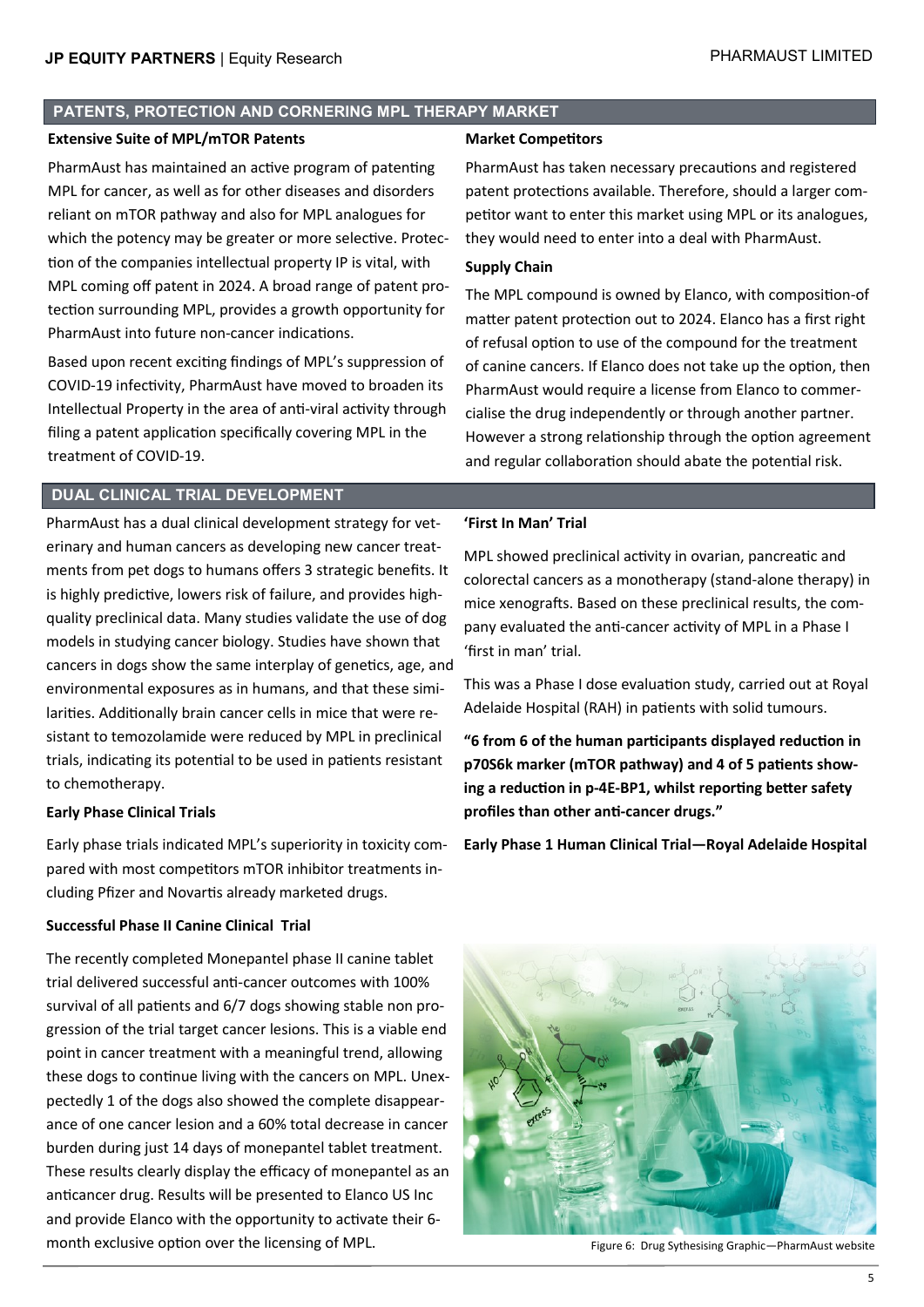# **EPICHEM — WORLD CLASS CHEMSTRY PROVIDER**

Epichem is a wholly owned subsidiary of PharmAust Limited, they provide services in synthetic and medicinal chemistry to the drug discovery and pharmaceutical industries. The Company is ISO accredited from NATA (The National Association of Testing Authorities, Australia), an internationally recognised standard of expertise which is matched by their new state-of-the-art equipped Bentley laboratory which has provided services to 35 countries worldwide for over 16 years.

# **Epichem Highlights Include:**

- A profitable business with ~\$3.34million in revenues projected for FY '19/20.
- 7 New Distribution partners recently appointed across the US, EU and Aus.
- Collaboration with not-for-profit Drugs for Neglected Disease initiative (DNDi) as part of a consortium to find a cure for Chagas Disease.
- New facility developed due to over demand for services and contract restrictions at previous facility.
- Recent expansion of its laboratory space by ~50% in May 2018 in order to accommodate expanding partnerships.
- Epichem export to 33 countries worldwide with potential to become one of a select group of providers globally.
- Significant R&D tax incentive refunds with \$700k refunded January 2020.

An increasing inclination of major pharma companies toward outsourcing activities related to clinical trials and increasing R&D expenditure is expected to boost demand for Epichem's services. This presents a unique opportunity for Epichem to become a controlling supplier of chemistry services in the Australasia region and one of only a few controlling accredited suppliers globally.



# **UPCOMING CATALYSTS**

- **TRIAL RESULTS AND COMMERCIALISATION PAPER SUBMIT TO ELANCO**
- **MONEPANTEL COVID-19 PRELIMINARY DATA SUMMARY DUE SHORTLY**
- **ELANCO 6-MONTH OPTION AGREEMENT ON GLOBAL LICENSING**
- **FURTHER ADVANCED CLINICAL TRIALS FOR MPL IN HUMANS**
- **PIPELINE OF FUTURE DRUG DEVELOPMENT FOR NON ONCOLOGY APPLICA-TIONS WITH MPL-LIKE MOLECULES**

# **KEY MANAGEMENT**

#### **Dr Roger Aston**

#### **Executive Chairman**

- Dr Aston has extensive experience on boards and as CEO & Chairman of many private and publically listed biotechnology companies
- He has +30 years experience in the pharmaceutical and healthcare industries

#### **Robert Bishop**

### **Executive Director**

- and equity capital markets. • Mr Bishop has +30 years experience in corporate finance
- Experience as a Lawyer and an investment banker.

#### **Sam Wright**

# **Director and Co-Sec**

- Mr Wright has +20 years experience in biotech and healthcare.
- Extensive experience in public company responsibilities, including ASX and ASIC compliance, corporate governance, statutory financial

#### **Neville Bassett**

# **Non-Executive Director**

- Mr Bassett is a CA with a Member of the Order of Australia (AM).
- 35 years working in accounting, finance and stockbroking.

# **Dr Richard Mollard**

# **Chief Scientific Officer**

- Dr Mollard has +20 years experience in biotech and pharmaceuticals.
- Extensive national and international experience.

#### **Colin La Galia**

#### **CEO of Epichem**

- Mr La Galia has +25 years of pharmaceuticals/healthcare senior executive experience.
- Colin has also held senior leadership roles with several healthcare majors.